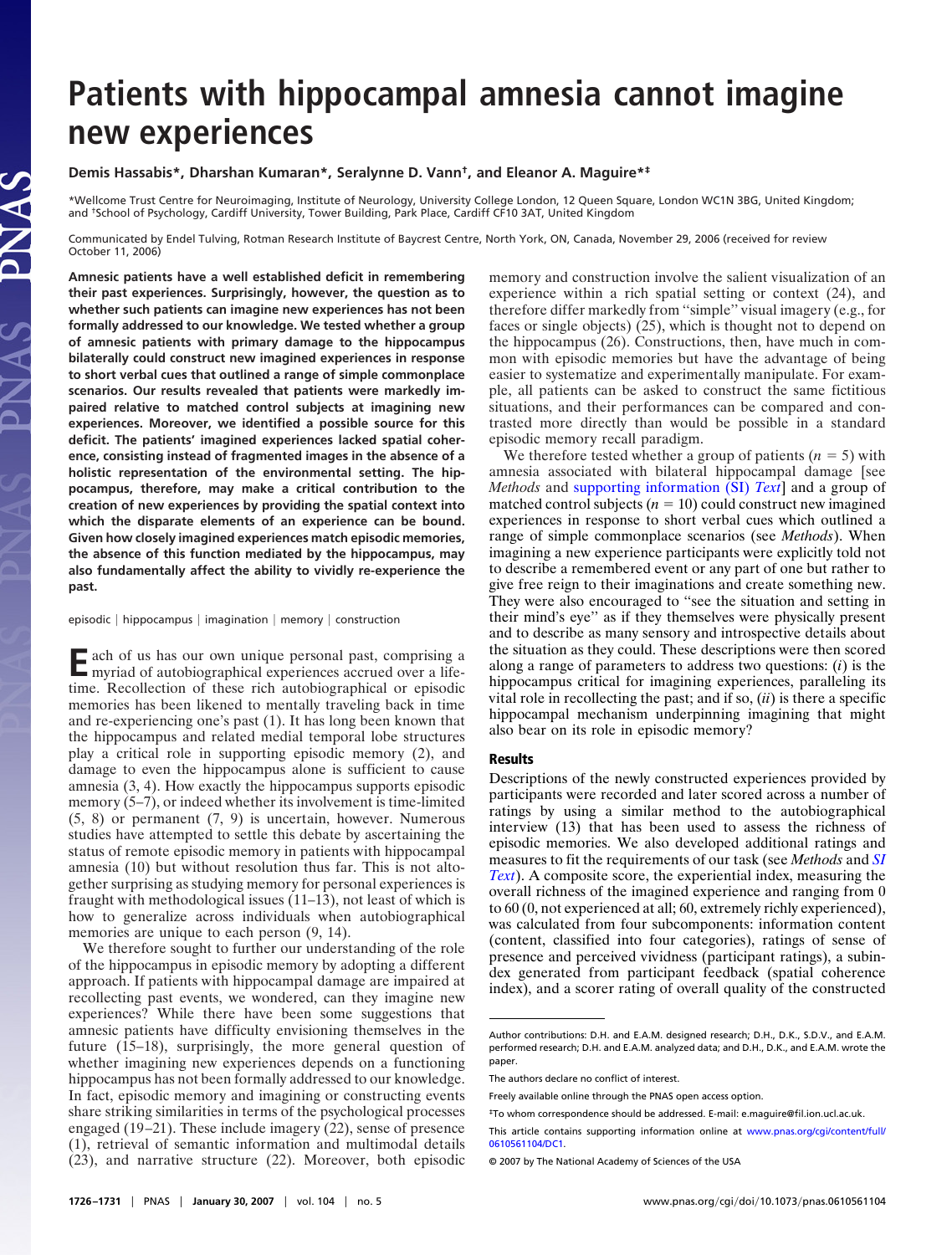## **Table 1. Performance on the construction task**

| Measure                                               | Mean (SD)            |                       |
|-------------------------------------------------------|----------------------|-----------------------|
|                                                       | Patients.<br>$n = 5$ | Controls.<br>$n = 10$ |
| Overall richness: Experiential index<br>Subcomponents | 27.54 (13.12)        | 45.06 (4.02)          |
| Content                                               |                      |                       |
| Spatial references                                    | 2.38(1.82)           | 5.28(1.15)            |
| <b>Entities present</b>                               | 4.94 (1.26)          | 6.49(0.42)            |
| Sensory descriptions                                  | 4.12 (1.03)          | 5.64(0.72)            |
| Thought/emotion/actions<br>Participant ratings        | 2.76(1.77)           | 5.52(0.64)            |
| Sense of presence                                     | 3.46 (1.15)          | 3.65(0.49)            |
| Perceived salience                                    | 3.52(1.19)           | 3.88(0.48)            |
| Spatial coherence index                               | 0.10(3.21)           | 3.68(1.30)            |
| Scorer rating: quality judgment                       | 3.88 (2.70)          | 7.13(0.96)            |

experience (quality judgment). Table 1 shows the mean scores on these measures for patients and controls. Examples of scenario cues, excerpts from patients' constructions, and those of matched control subjects are shown in Fig. 1 (see [SI Fig. 4\)](http://www.pnas.org/cgi/content/full/0610561104/DC1).

Each participant was tested on 10 scenarios covering a range of themes. Seven were standard commonplace scenarios (involving a beach, museum, pub, port, market, forest, and castle setting). We also examined the effect of scenarios that were explicitly self-relevant and potentially plausible in the future, so-called ''episodic future thinking'' (17, 18) (possible Christmas event, possible event over next weekend, possible future meeting with a friend). Performances on the two scenario types were initially analyzed separately. However, both had identical patterns of results, and so for clarity we present the results collapsed across scenarios.

**Experiential Index.** The patient group scored significantly lower on the overall experiential index than the control group ( $P = 0.002$ ) (Fig. 2), thus revealing that the ability to richly imagine new



**Fig. 2.** Scores on the experiential index. The data points for every patient and control subject are shown. Vertical bars represent group means.

experiences is compromised in the context of bilateral hippocampal damage.

In the first instance, we wondered whether the impairment might be because patients found the task more difficult than the control subjects. After imagining each new experience, subjects rated how difficult they found this task on a scale of 1–5 (1, very easy; 5, very difficult). There was no significant difference between patients and controls in perceived difficulty of imagining scenarios [patient mean 2.20 (1.07), controls 2.13 (0.64),  $P = 0.87$ ]. We next considered the extent to which imagined experiences were derivatives of actual memories in the control subjects, despite the instruction to create something new. After each construction we asked participants to rate on a scale of 1–5 its similarity to an actual memory, in whole or in part (1, nothing at all like any memories; 5, exactly like a memory). The purpose of this measure was to verify that control subjects had adhered to the instructions to create something new.

#### Cue: Imagine you are lying on a white sandy beach in a beautiful tropical bay

P03: As for seeing I can't really, apart from just sky. I can hear the sound of seagulls and of the sea... um... I can feel the grains of sand between my fingers... um... I can hear one of those ship's hooters [laughter]... um... that's about it. Are you're actually seeing this in your mind's eye? No, the only thing I can see is blue. So if you look around what can you see? Really all I can see is the colour of the blue sky and the white sand, the rest of it, the sounds and things, obviously I'm just hearing. Can vou see anything else? No. it's like I'm kind of floating...

CON: It's very hot and the sun is beating down on me. The sand underneath me is almost unbearably hot. I can hear the sounds of small wavelets lapping on the beach. The sea is a gorgeous aquamarine colour. Behind me is a row of palm trees and I can hear rustling every so often in the slight breeze. To my left the beach curves round and becomes a point. And on the point there are a couple of buildings, wooden buildings, maybe someone's hut or a bar of some sort. The other end of the .<br>beach, looking the other way, ends in big brown rocks. There's no one else around. Out to sea is a fishing boat. It's quite an old creaking looking boat, chugging past on its small engine. It has a cabin in the middle and pile of nets in the back of the boat. There's a guy in the front and I wave at him and he waves back...[continues]...

### Cue: Imagine that you are standing in the main hall of a museum containing many exhibits

P05: [pause] There's not a lot as it happens. So what does it look like in your imagined scene? Well, there's big doors. The openings would be high, so the doors would be very big with brass handles, the ceiling would be made of glass, so there's plenty of light coming through. Huge room, exit on either side of the room, there's a pathway and map through the centre and on either side there'd be the exhibits [pause] I don't know what they are [pause]...there'd be people. [pause] To be honest there's not a lot coming. Do you hear anything or smell anything? No. it's not very real. It's just not happening. My imagination isn't.. well, I'm not imagining it, let's put it that way. Normally you can picture it can't you? I'm not picturing anything at the moment. So are you seeing anything at all? No.

CON: I'm standing in the hallway of this museum I've never visited before. There's an atmosphere here of people moving in expectation towards some paintings and sculptures. As with many museums it's a beautiful place, it's architecturally well constructed and pleasant to the eye. So what does it look like? It's a pillared hall and the floor is marble, the ceiling is domed and sculpted. There is a buzz about the place, I think there must some special exhibition on which I had not expected, because I've come just to see the general exhibits. In this hallway - although there are paintings there - there's nothing I actually recognise even though I'm fairly interested in art. I'd imagine that at some time a lot of these paintings would probably have actually rested in churches rather than galleries or private homes. The paintings are all the way round and I'm looking at one in particular which is almost straight ahead of me...[continues]...

**Fig. 1.** Examples of imagined experiences. Representative excerpts from transcriptions relating to two of the scenarios, with the cue at the top, followed by an excerpt from a patient's transcription, followed by that of a control subject who was age-, education-, and IQ-matched to that patient. See [SI Fig. 4](http://www.pnas.org/cgi/content/full/0610561104/DC1) for an additional example. Interviewer's probing comments are in italics. Relevant background is information noted in square brackets.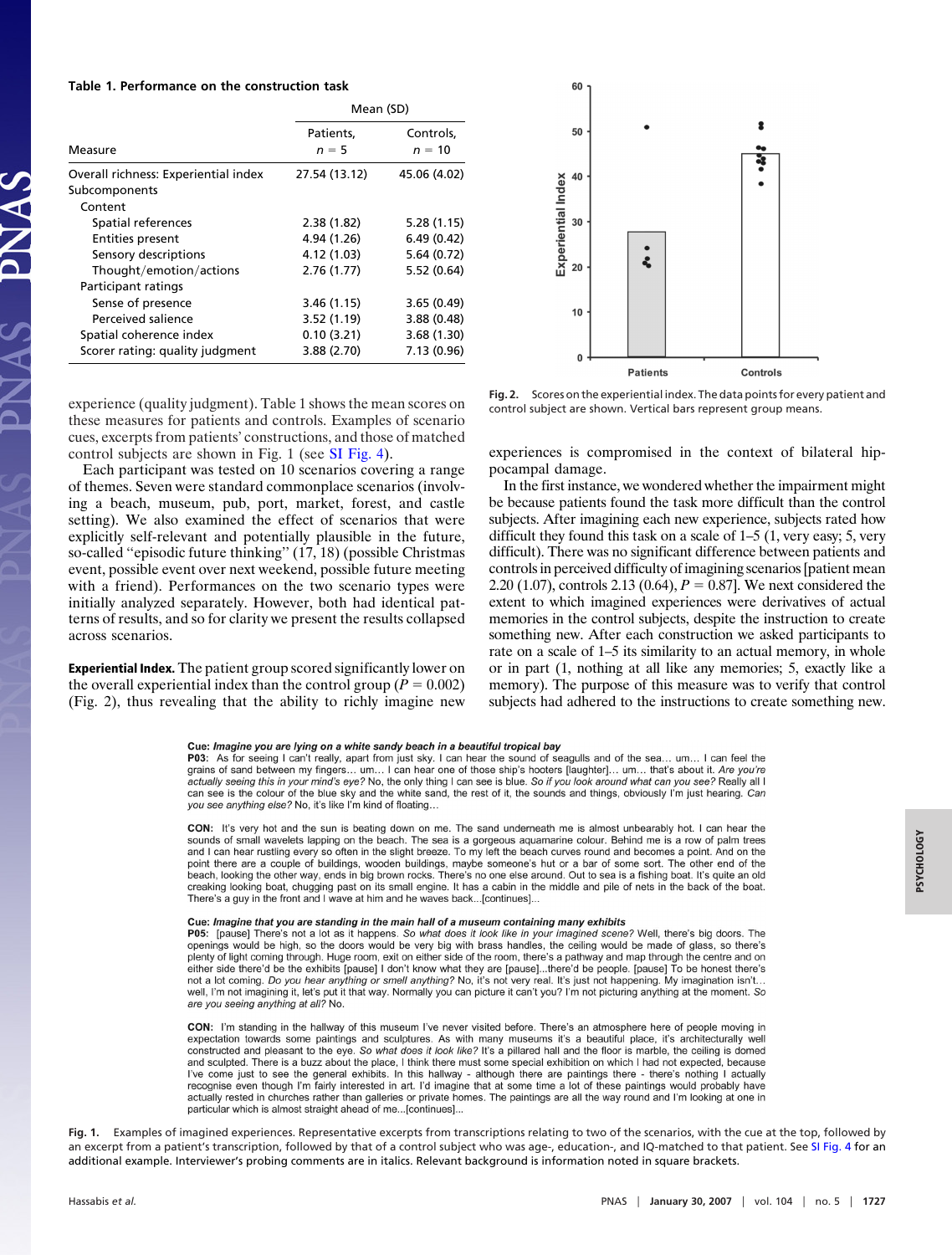The low overall mean of the control subjects [2.03 (0.62)] confirmed that this was the case, and therefore that successful construction of rich new experiences did not depend on recalling real memories. For completeness, we report that the patient mean was 2.37 (0.90) and there was no significant difference between groups ( $P = 0.40$ ).

We next sought to investigate the source of the patients' experiential index deficit further by analyzing the subcomponents that comprised this composite score.

**Subcomponents. Content.** Each scenario description given by the participant was segmented into a set of statements. Every statement was then classified as belonging to one of four main categories: spatial reference, entity presence, sensory description, or thought/ emotion/action. The spatial reference category encompassed statements regarding the relative position of entities within the environment, directions relative to the participant's vantage point, or explicit measurements (e.g., ''behind the bar'' or ''to my left I can see'' or ''the ceiling is about 40 ft high''). The entity category was a simple count of how many distinct entities (e.g., objects, people, animals) were mentioned (e.g., ''I can see some birds''). The sensory descriptions category consisted of any statements describing (in any modality) properties of an entity (e.g., ''the chair I'm sitting on is made of wood'') as well as general weather and atmosphere descriptions (e.g., ''it is very hot'' or ''the room is very smoky''). Finally, the thought/emotion/action category covered any introspective thoughts or emotional feelings (e.g., ''I have a sense of being alone'') as well as the thoughts, intentions, and actions of other entities in the scene (e.g., ''he seems to be in a hurry'' or ''the barman is pouring a pint'') (see *[SI Text](http://www.pnas.org/cgi/content/full/0610561104/DC1)* and [SI Data Set](http://www.pnas.org/cgi/content/full/0610561104/DC1) for an example categorization).

For each category, patients produced fewer details than controls: spatial references ( $P = 0.002$ ), entities present ( $P =$ 0.003), sensory descriptions ( $P = 0.005$ ), and thought/emotion/ actions ( $P = 0.001$ ). Although impaired, all patients performed above floor and were able to produce at least some associations and even substantial descriptions relevant to the scenario in question, as can be appreciated from Fig. 1 (and [SI Fig. 4\)](http://www.pnas.org/cgi/content/full/0610561104/DC1). None had deficits in semantic retrieval. Nevertheless, we next asked whether an inability to retrieve relevant semantic information might underpin their construction deficit. We selected one patient at random and tested him in the same way on additional scenarios. However, on this occasion, before starting to imagine, the patient was provided with pictures of objects, as well as sounds and smells relevant to the scenario (see *Methods*). This information, which remained present during the task, thus eschewed the need for retrieval from memory of relevant semantic information, and using the provided materials appropriately could produce a reasonable score. Despite this assistance, however, performance did not improve, with no difference in experiential index scores between original and ''assisted'' scenarios ( $P = 0.96$ ), the overall content score ( $P = 0.50$ ), or the spatial coherence index  $(P = 0.85)$ .

**Participant ratings.** Perhaps their imagined experiences lacked some key experiential qualities. We tested whether patients were explicitly aware of these qualities by asking them to rate each construction on a scale of 1–5 for sense of presence (1, did not feel like I was there at all; 5, felt strongly like I was really there). There was no significant difference between patients and controls in perceived sense of presence [patient mean 3.46 (1.15), controls 3.65 (0.49),  $P = 0.65$ . We also asked subjects to rate the perceived salience of each imagined experience on a scale of 1–5 (1, couldn't really see anything; 5, extremely salient). As with sense of presence, there was no significant difference between patients and controls in perceived salience [patient mean 3.52  $(1.19)$ , controls 3.88  $(0.48)$ ,  $P = 0.41$ ]. Thus while patients were impaired in terms of the amount of content included in their imagined experiences, their subjective feelings of salience and sense of presence were no different from control subjects,



**Fig. 3.** Scores on the spatial coherence index. The data points for every patient and control subject are shown. Vertical bars represent group means.

indicating that the deficit is subtle in nature. Although the feedback received from patients was confidently and promptly given, we cannot completely exclude the possibility that these subjective ratings are somehow systematically different in patients compared with controls. Patients might remember less accurately their immediate task performance because of their amnesia, or because they do not have the same volume of rich experiences available to draw on. However, if these participant ratings were somehow inaccurately scored by patients, and they should have scored themselves lower, resulting in their experiential index being further decreased.

We therefore next considered another factor fundamental to episodic experiences, namely the extent to which the patients felt like the imagined experiences were taking place in an integrated and coherent spatial context as opposed to merely being a fragmented collection of images.

**Spatial Coherence Index.** The spatial coherence index is a measure of the contiguousness and spatial integrity of the imagined scene. After each scenario, participants were presented with a set of statements, each providing a possible qualitative description of the imagined experience. They were instructed to indicate which statements they felt accurately described their construction. They were free to identify as many or as few as they thought appropriate. The spatial coherence index was then derived from the statements identified (see *[SI Text](http://www.pnas.org/cgi/content/full/0610561104/DC1)*). Some of the statements indicated that aspects of the scene were integrated (e.g., ''I could see the whole scene in my mind's eye''), whereas others indicated that aspects of the scene were fragmented (e.g., ''it was a collection of separate images''). Participants were blind to the purpose of the statements and indeed the concept of coherence.

Compared with controls, the feedback from the patients indicated that their imagined experiences were fragmentary and lacking in coherence ( $P = 0.007$ ; see also Fig. 3). Although the spatial coherence index encompasses a range of concepts, to ensure that the patient feedback was reliable we performed a correlation analysis between the spatial coherence scores and the data from the spatial reference content category, the most closely related (although narrower) objective measure. A strong trend was observed  $(P = 0.07)$ , which, although not significant, indicates that it is likely that something concrete and real was captured by the derived spatial coherence measure. Notably, when performing the spatial coherence task, several of the patients identified fragmentation as a relevant difficulty with the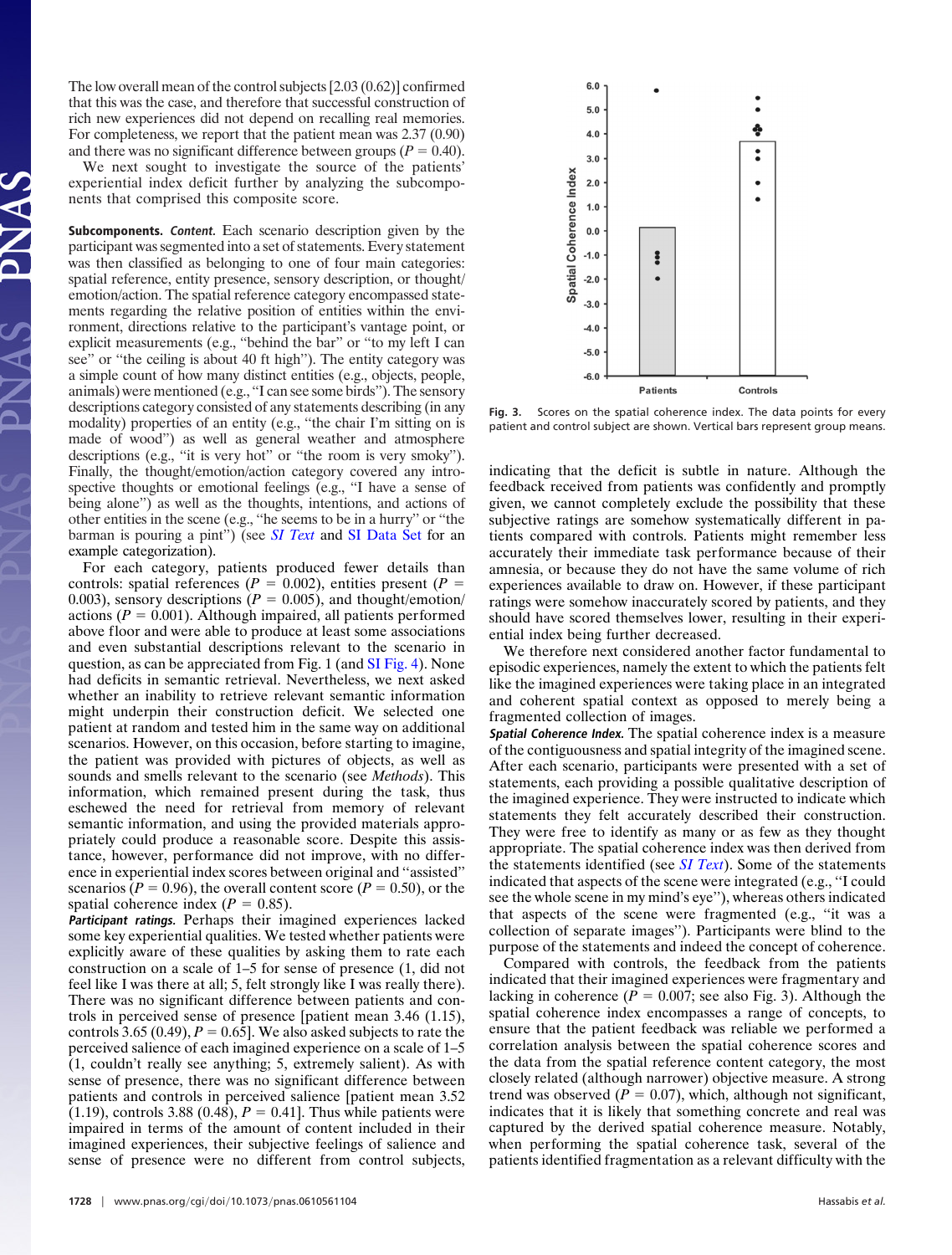task at hand, but also pertinent to their memory problems in general.

**Quality Judgment.** One final scoring component, the quality judgment, was the scorer's assessment of the overall quality of each construction (see *[SI Text](http://www.pnas.org/cgi/content/full/0610561104/DC1)*). This component was included to provide a measure of the range, diversity, and quality of the details described and to ensure that short, succinct, but nonetheless salient, descriptions were not unfairly penalized because of their brevity. Scorers were instructed to rate on a scale of 0–10 how well they felt the description evoked a detailed ''picture'' of the experience in their own mind's eye (0, no picture at all; 10, vivid, extremely rich picture). The imagined experiences of the patients were judged as significantly poorer in quality than those of the controls  $(P = 0.004)$ . The pattern of quality judgment scores matched the pattern of the overall experiential indices very closely, and, in fact, when an analysis was done without the contribution of the quality judgments to the experiential index, the patients still scored significantly lower than controls  $(P =$ 0.001).

**P01.** While overall the patient group was impaired at imagining new experiences compared with the control group, examination of Figs. 2 and 3 shows that one of the five patients (P01; see *Methods* and *[SI Text](http://www.pnas.org/cgi/content/full/0610561104/DC1)*) appeared to be unimpaired on the task. This finding was confirmed when his performance was compared with his two exactly matched control subjects. A separate analysis of the data excluding P01 and his two matched control subjects, however, made no difference to the statistical significance of any of the results reported above. The fact that the patient group were so impaired even when P01 was included illustrates the extent of the deficit in imagining new experiences. Furthermore, the other four patients were remarkably homogenous in their performances (see Figs. 2 and 3), despite differences in age, IQ, and memory profiles (see *Methods* and *[SI Text](http://www.pnas.org/cgi/content/full/0610561104/DC1)*). Possible reasons for P01's atypical performance compared with the other patients are considered in *Discussion* (see also *[SI Text](http://www.pnas.org/cgi/content/full/0610561104/DC1)*).

## **Discussion**

In this experiment, we devised a paradigm where participants, rather than recollecting the past, had to imagine new experiences. Our results demonstrate that amnesic patients with bilateral hippocampal damage were significantly impaired on this task. From this study, we are able to draw several conclusions. To begin with, this systematic study formally documents that patients with hippocampal amnesia have a deficit in richly imagining new experiences. Second, in revealing this we show that the role of the hippocampus extends beyond reliving past experiences, encompassing not only imagining plausible selfrelevant future events, but also more generally the construction of fictitious experiences. Third, our findings offer some insight into a mechanism whose absence could underpin all of these deficits. The patients' imagined experiences were strikingly deficient in spatial coherence, resulting in their constructions being fragmented and lacking in richness. The hippocampus, therefore, may make a critical contribution to the creation of new experiences by providing the spatial context or environmental setting into which details are bound (6, 7, 24, 27). Given how closely imagined experiences match episodic memories, the absence of this function mediated by the hippocampus may fundamentally affect the ability to re-experience or reconstruct past events.

Whenever one examines patients with amnesia, and in particular using a novel task that takes more than a few seconds, it could be argued that the results merely reflect their anterograde memory impairment. However, patients had access to a reminder cue during each trial, and the examiner verified throughout that they had not forgotten the task, the instructions, or their own constructions. There were no instances of confusion, requests for clarification, and, in particular, no evidence of repetition, which one might have expected if patients were forgetting recently generated scene elements and then constructing them anew (see excerpts in Fig. 1 and [SI Fig. 4\)](http://www.pnas.org/cgi/content/full/0610561104/DC1).

According to the traditional view of memory (5, 28–30) the role of the hippocampus in episodic memory is time-limited, with these memories consolidated to the neocortex over time. Within this framework it is held that the neocortex contains generalized representations for spatial contextual (e.g., a beach, a market) and nonspatial (e.g., object) memories, and therefore supports remote memory independently of any contribution from the hippocampus/medial temporal lobe (5). According to this view then, successful imagination of experiences would be expected to occur in the presence of hippocampal lesions, by the coordination of activity in multiple neocortical areas, perhaps mediated by the goal-directed temporary or online binding capacities of the prefrontal cortex in working memory (31–33). The demonstration that patients with hippocampal amnesia are impaired at generating new imagined experiences poses a challenge to the traditional model.

It could be argued, however, that the creation of imagined new experiences relies on retrieval of recent episodic memories, a process severely disrupted in hippocampal amnesics. Although we cannot entirely exclude this possibility, we feel it to be unlikely for several reasons. First, commonplace, everyday scenarios were specifically selected to increase the dependence of constructions on generalized semantic memory representations formed from numerous prior experiences, and thus minimize any possible contribution of recent (or even remote) episodic memories. Therefore, an inability to use recent episodic memories to aid their constructions is likely to have caused, at most, a mild impairment on the construction task, rather than the devastated performance that we observed. Second, we explicitly instructed participants not to recount an actual memory or any part of one. That our instructions were adhered to is evidenced by control subjects reporting a low dependence on episodic memories to produce rich constructions. Finally, the fact that one densely amnesic patient was unimpaired on the construction task is further evidence against intact episodic retrieval capabilities being a necessary prerequisite for imagining new experiences.

Although our findings are inconsistent with the traditional view (5), they accord well with suggestions that the hippocampus plays a critical role in imagining experiences through the provision of spatial context, in perpetuity, either through its ability to process spatial information (7, 24, 27) or to bind together disparate elements of the imagined scene (6, 34–36). Given the striking similarities between the process of imagining new experiences and reliving past memories (19–21) our findings may also have implications for the status of remote episodic memory after hippocampal damage. It has been suggested that discrepancies between studies of remote episodic memory in hippocampal patients (8) might be accounted for by differences in the quality or richness of the recollective experience, a feature that is not always captured by existing scoring systems (7, 13, 37). Indeed, recent evidence suggests that the hippocampus may be critical for recollecting vivid, detailed episodic memories, regardless of their age  $(7, 38, 39)$ . Our results are consistent with this perspective and moreover suggest the critical attribute determining whether internally generated experiences, either real or imaginary, are hippocampal-dependent may be the extent to which they are vividly (re-)experienced.

One caveat to our findings is that P01 was unimpaired on the construction task. Whereas the other four patients, despite variations in age, education, IQ, and memory profiles, were found to be strikingly homogenous in their performances, P01 is clearly distinct. Although the reason for his spared performance is uncertain, it may relate to a degree of residual hippocampal function. Indeed, this patient retains the ability to acquire new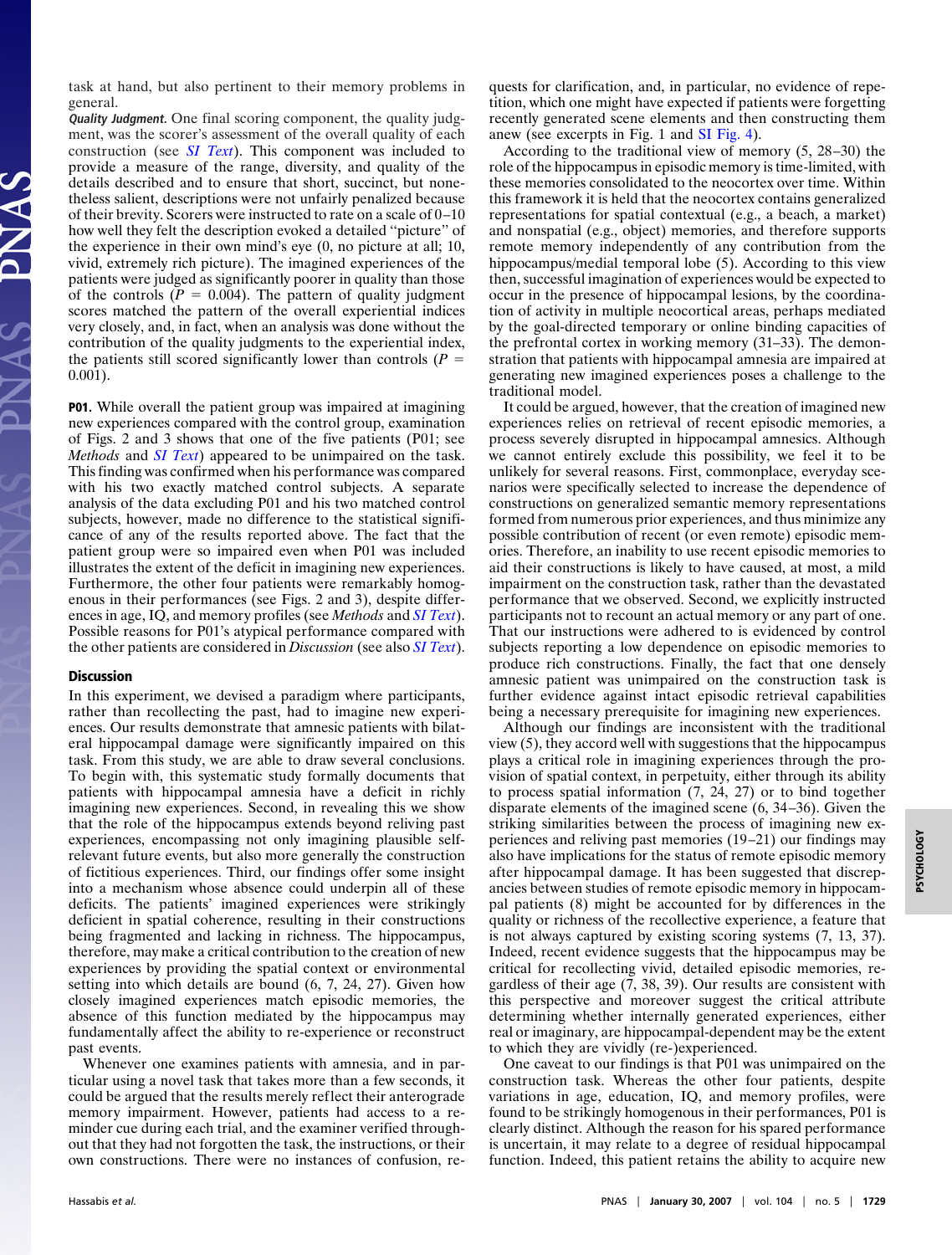semantic information (40). Moreover, in a separate functional MRI study, P01's spared capacity for encoding new semantic information (retained even when tested a few months later) was associated with significant activation in residual hippocampal tissue (see *[SI Text](http://www.pnas.org/cgi/content/full/0610561104/DC1)* and [SI Fig. 5\)](http://www.pnas.org/cgi/content/full/0610561104/DC1). We suggest, therefore, that this patient may have sufficient functional hippocampal tissue to allow him to perform successfully on the construction task.

In this study, we demonstrate that patients with hippocampal amnesia are impaired on a novel task that shares many similarities with episodic memory, namely the construction task. As such we were able to provide insights into the nature of essential neural mechanisms carried out by the hippocampus. Our current task was optimized to examine spatial deficits within the more general context of rich experiencing. In the future, it will be interesting to examine whether the lack of coherence observed extends to other nonspatial aspects of an imagined event. Furthermore, it will be important to clarify the precise relationship between construction and episodic memory and establish whether the hippocampus plays a similar role in mediating both of these functions.

## **Methods**

**Participants.** Five patients (all male, one left-handed) each with primary damage to the hippocampi bilaterally and concomitant amnesia took part. All but one patient have been reported (40–44) (see also *[SI Text](http://www.pnas.org/cgi/content/full/0610561104/DC1)* for summaries of each case and [SI Figs.](http://www.pnas.org/cgi/content/full/0610561104/DC1) [6–10\)](http://www.pnas.org/cgi/content/full/0610561104/DC1). Hippocampal damage in three of the cases resulted from limbic encephalitis associated with voltage-gated potassium channel antibodies (VGKC-Ab), meningeoencephalitis and then recurrent meningitis in one case, and limbic encephalitis (not associated with VGKC-Ab) in one case. The mean age of the patients was 52.8 years (SD 18.5, range 24–70), years of education was 14.0 years (SD 3.7, range 11–19) and verbal IQ was 103.2 (SD 11.7, range 90–116). All of the patients had significant impairment of anterograde memory; some were deficient on both recognition and recall tests, others on recall tests alone. Retrieval of premorbid semantic memory was intact in all cases, while retrograde memory for episodic experiences was impaired, with the amnesic period ranging from 10 years to a complete lifetime. Language, perceptual, verbal fluency, and executive functioning were within the normal range in all cases.

Lesions were confirmed by structural MRI scans and appeared to implicate the hippocampi with no evidence of damage in adjacent medial temporal areas. It is notoriously difficult, if not impossible, to be certain *in vivo* that lesions are selective to a particular brain region. Even scrupulous measurements or ratings of tissue volume from MRI scans cannot provide a definitive indication as to whether the tissue is functioning or not (43, 45, 46) (see also *[SI Text](http://www.pnas.org/cgi/content/full/0610561104/DC1)*) or the functional effect of a lesion on wider brain systems. In the patients we tested, the primary area of damage in every case seemed restricted to the hippocampi, which was the only area of overlap. Their neuropsychological profiles suggested an isolated memory impairment, and their performance on the experimental task was remarkably homogenous (excluding P01; see *Results*, *Discussion*, and *[SI](http://www.pnas.org/cgi/content/full/0610561104/DC1) [Text](http://www.pnas.org/cgi/content/full/0610561104/DC1)*). Notwithstanding the difficulties inherent in the field, we therefore feel that our data permit conclusions to be drawn regarding the hippocampus.

Ten healthy control participants also took part (all male, one left-handed). The mean age of the control subjects was 52.2 years (SD 16.9, range 25–76), years of education was 14.1 years (SD 2.8, range 11–17), and verbal IQ was 104.3 (SD 6.3, range 94–112). There was no significant difference between the patients and controls on these background characteristics (age  $P = 0.95$ ; education  $P = 0.95$ ; IQ  $P = 0.81$ ). In addition to comparing the two groups, we ensured that each patient was matched exactly to two of the control subjects on age, education, and IQ. All participants gave

informed written consent to participation in the study in accordance with the local research ethics committees.

**Task and Procedure.** Each participant was tested individually and sat facing the examiner. Testing sessions were digitally recorded to enable transcription and later scoring of participants' responses. The requirements of the imagining new experiences task were explained, and several examples were provided. During this practice phase we also established that patients could remember the instructions and the cues throughout a construction trial. Commonplace, ordinary settings were chosen as scenarios to minimize the difficulty level and to be as independent from a participant's innate creative ability as possible. The scenarios also purposely encompassed a wide variety of different subject matters from the manmade to the natural and the busy to the isolated to ensure there were no content biases. For each scenario a short description was read out loud by the interviewer from a prepared script (e.g., ''Imagine you're lying on a white sandy beach in a beautiful tropical bay;" see also Fig. 1 and [SI](http://www.pnas.org/cgi/content/full/0610561104/DC1) [Fig. 4\)](http://www.pnas.org/cgi/content/full/0610561104/DC1), and the participant was instructed to vividly imagine the situation from the cue and describe it in as much (multimodal) detail as possible. Participants were explicitly told not to recount an actual memory or any part of one but rather create something new. A printed text card was placed on the desk in front of the participant summarizing the main concept of the scenario to act as a reminder if needed. Participants were allowed to continue with their descriptions until they came to a natural end or they felt nothing else could be added. A probing protocol dictated the appropriate use of statements used by the examiner during the session. These mostly took the form of general probes encouraging further description (e.g., ''can you see anything else in the scene?''), or asking for further elaboration on a theme introduced by the subject (e.g., ''can you describe the fishing boat in more detail?'' in response to the subject saying ''I can see a small fishing boat gently rocking out in the sea''). It was strictly prohibited for the examiner to introduce any concept, idea, detail, or entity that had not already been mentioned by the subject. After each scenario, participants were asked to rate their constructions across a number of different categories (see *Results* and *[SI Text](http://www.pnas.org/cgi/content/full/0610561104/DC1)*). At various points during a trial, and before the postscenario ratings, the examiner verified that the participant still recalled the task instructions, the scenario in question, and the scenario he had created.

In the assisted version of the task (see *Results*), the scenarios were similar in nature and the tasks were identical except that before commencing imagination, four-color photographs of objects relevant to the scenario, a relevant sound was played, and a relevant smell was provided. These were available to the subject throughout the imagination task, with the sound periodically played by the examiner, and the subject invited to smell the relevant odor.

During the pilot studies we attempted to contrast the firstperson perspective of the main task with a third-person or observer perspective. We found, however, that healthy pilot subjects effectively adopted a first-person perspective in any case. Of course, this does not rule out the possibility there could be an effect of a different perspective provided a first-person perspective could be definitely excluded. This is a potentially interesting issue for future studies.

**Scoring.** A composite score, the experiential index, ranging from 0 to 60, measuring the overall richness of the imagined experience, was calculated from the four subcomponents: content, participant ratings, spatial coherence index, and quality judgments. Full details of scoring system are provided in *[SI Text](http://www.pnas.org/cgi/content/full/0610561104/DC1)*. Similar to the approach used in studies of autobiographical memory  $(13)$ , the primary scorer was not blind to subject status. Therefore to assess interrater reliability and scoring system